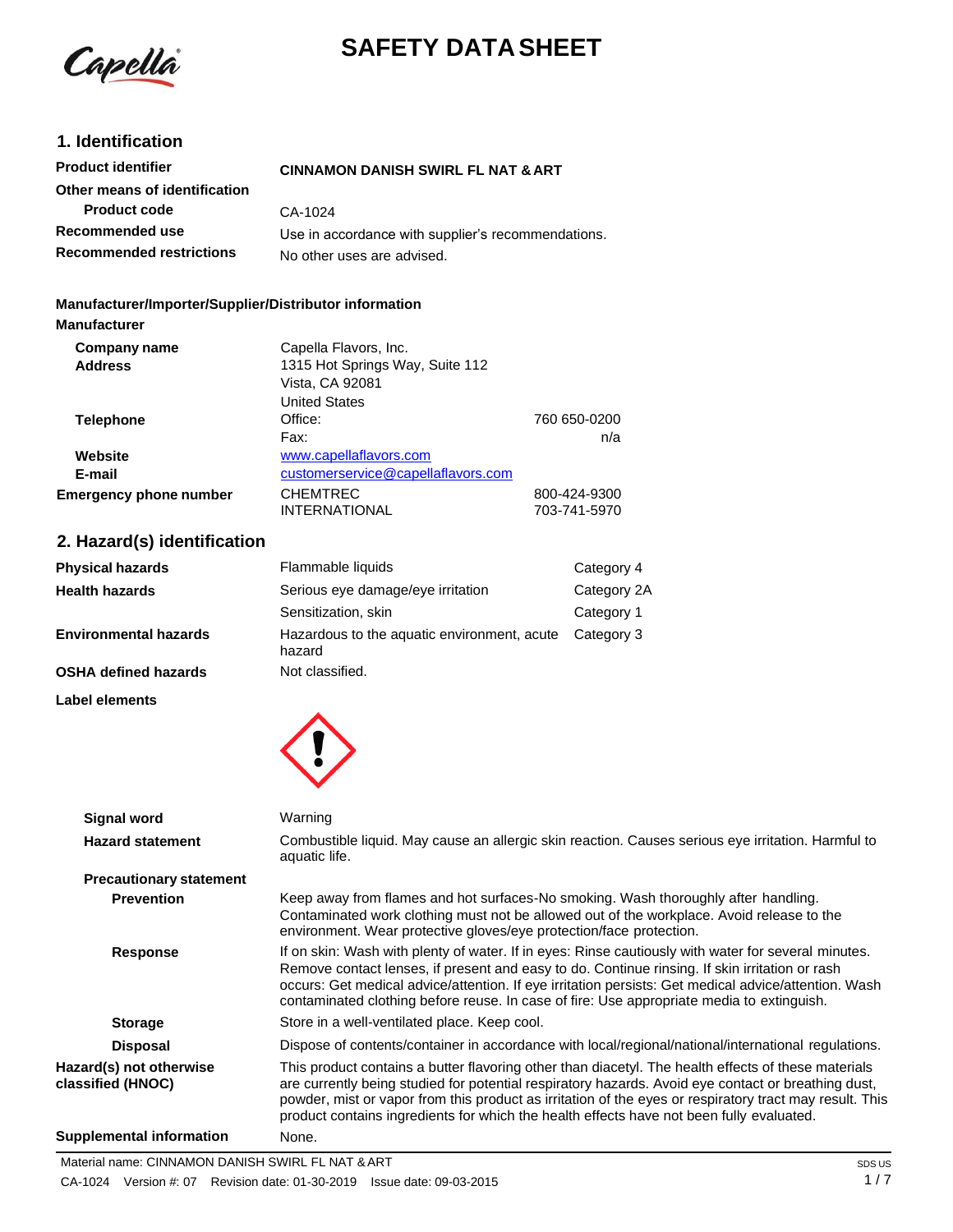## **3. Composition/information on ingredients**

### **Mixtures**

| <b>Chemical name</b>                                | Common name and synonyms | <b>CAS number</b> | %         |
|-----------------------------------------------------|--------------------------|-------------------|-----------|
| <b>PROPYLENE GLYCOL</b><br><b>NOM</b><br><b>NFI</b> |                          | $57-55-6$         | $80 - 90$ |
| <b>BENZYL ALCOHOL</b><br>#38<br>NOM NFI             |                          | $100 - 51 - 6$    | $5 - 10$  |
| VANILLIN #234                                       |                          | 121-33-5          | $5 - 10$  |
| <b>CINNAMON OLEORESIN</b><br>#155                   |                          | 84961-46-6        | $1 - < 3$ |
| ETHYL MALTOL<br>NOM #169                            |                          | 4940-11-8         | $1 - < 3$ |
| Other components below reportable levels            |                          |                   | $1 - < 3$ |

\*Designates that a specific chemical identity and/or percentage of composition has been withheld as a trade secret.

### **4. First-aid measures**

| <b>Inhalation</b>                                                            | Remove victim to fresh air and keep at rest in a position comfortable for breathing. If experiencing<br>respiratory symptoms: Call a poison center or doctor/physician.                                |  |
|------------------------------------------------------------------------------|--------------------------------------------------------------------------------------------------------------------------------------------------------------------------------------------------------|--|
| <b>Skin contact</b>                                                          | Remove contaminated clothing immediately and wash skin with soap and water. In case of<br>eczema or other skin disorders: Seek medical attention and take along these instructions.                    |  |
| Eye contact                                                                  | Immediately flush eyes with plenty of water for at least 15 minutes. Remove contact lenses, if<br>present and easy to do. Continue rinsing. Get medical attention if irritation develops and persists. |  |
| Ingestion                                                                    | Rinse mouth. Get medical attention if symptoms occur.                                                                                                                                                  |  |
| <b>Most important</b><br>symptoms/effects, acute and<br>delayed              | Severe eye irritation. Symptoms may include stinging, tearing, redness, swelling, and blurred<br>vision. May cause an allergic skin reaction. Dermatitis. Rash.                                        |  |
| Indication of immediate<br>medical attention and special<br>treatment needed | Provide general supportive measures and treat symptomatically. In case of shortness of breath,<br>give oxygen. Keep victim warm. Keep victim under observation. Symptoms may be delayed.               |  |
| <b>General information</b>                                                   | Ensure that medical personnel are aware of the material(s) involved, and take precautions to<br>protect themselves. Wash contaminated clothing before reuse.                                           |  |
| 5. Fire-fighting measures                                                    |                                                                                                                                                                                                        |  |
| Suitable extinguishing media                                                 | Water fog. Alcohol resistant foam. Dry chemical powder. Carbon dioxide (CO2).                                                                                                                          |  |
| Unsuitable extinguishing<br>media                                            | Do not use water jet as an extinguisher, as this will spread the fire.                                                                                                                                 |  |
| Specific hazards arising from<br>the chemical                                | The product is combustible, and heating may generate vapors which may form explosive vapor/air<br>mixtures. During fire, gases hazardous to health may be formed.                                      |  |
| Special protective equipment<br>and precautions for firefighters             | Self-contained breathing apparatus and full protective clothing must be worn in case of fire.                                                                                                          |  |
| <b>Fire fighting</b>                                                         | In case of fire and/or explosion do not breathe fumes. Move containers from fire area if you can do                                                                                                    |  |

In case of fire and/or explosion do not breathe fumes. Move containers from fire area if you can do so without risk.

Use standard firefighting procedures and consider the hazards of other involved materials. Combustible liquid.

### **6. Accidental release measures**

**equipment/instructions Specific methods General fire hazards**

**Personal precautions, protective equipment and emergency procedures** Keep unnecessary personnel away. Keep people away from and upwind of spill/leak. Eliminate all ignition sources (no smoking, flares, sparks, or flames in immediate area). Wear appropriate protective equipment and clothing during clean-up. Avoid breathing mist/vapors. Avoid inhalation of vapor, fumes, dust and/or mist from the spilled material. Do not touch damaged containers or spilled material unless wearing appropriate protective clothing. Ensure adequate ventilation. Local authorities should be advised if significant spillages cannot be contained. For personal protection, see section 8 of the SDS.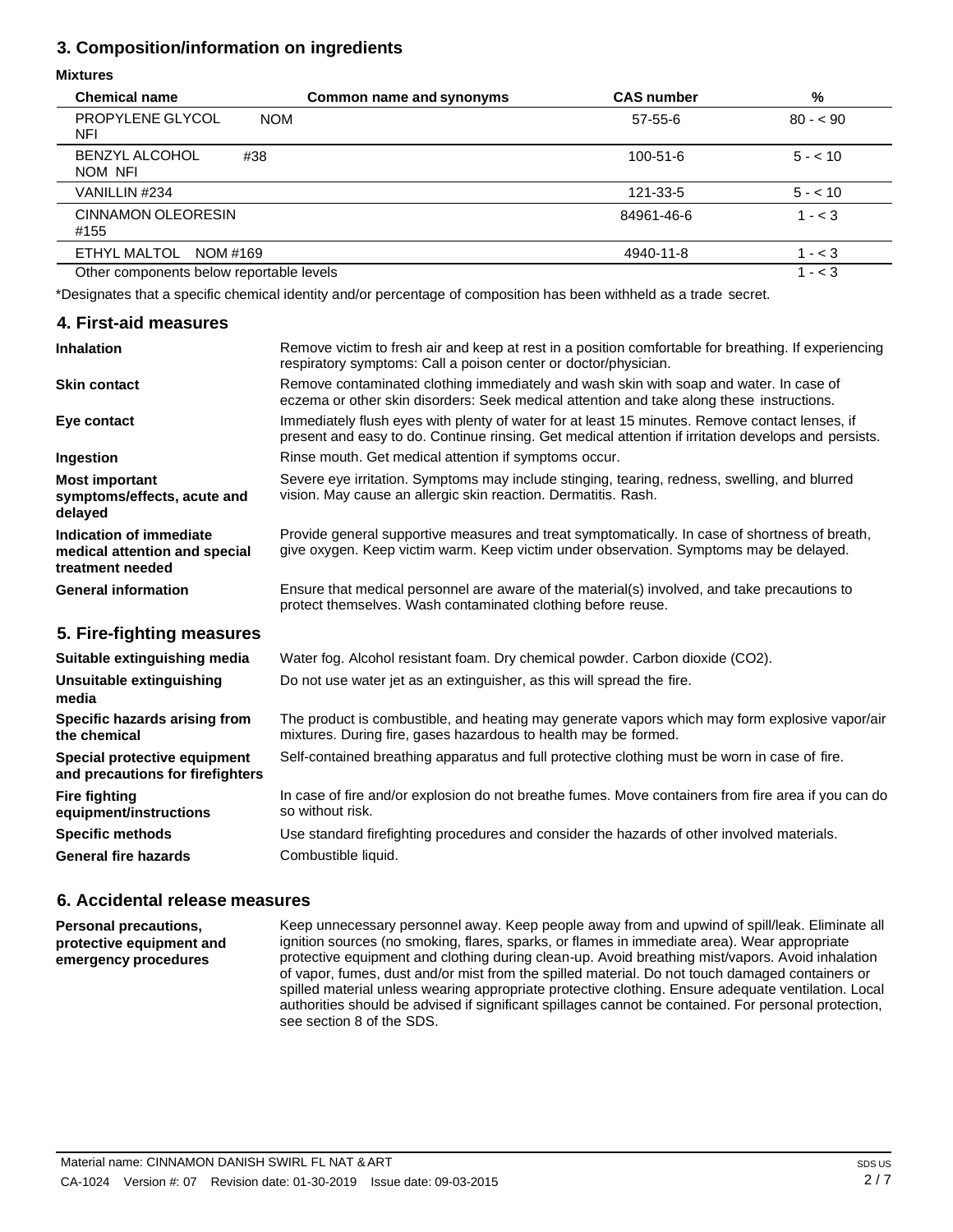| <b>Methods and materials for</b><br>containment and cleaning up | Use water spray to reduce vapors or divert vapor cloud drift. Eliminate all ignition sources (no<br>smoking, flares, sparks, or flames in immediate area). Keep combustibles (wood, paper, oil, etc.)<br>away from spilled material. Prevent product from entering drains.                                                                                                           |  |
|-----------------------------------------------------------------|--------------------------------------------------------------------------------------------------------------------------------------------------------------------------------------------------------------------------------------------------------------------------------------------------------------------------------------------------------------------------------------|--|
|                                                                 | Large Spills: Stop the flow of material, if this is without risk. Dike the spilled material, where this is<br>possible. Use a non-combustible material like vermiculite, sand or earth to soak up the product<br>and place into a container for later disposal. Following product recovery, flush area with water.                                                                   |  |
|                                                                 | Small Spills: Absorb with earth, sand or other non-combustible material and transfer to containers<br>for later disposal. Wipe up with absorbent material (e.g. cloth, fleece). Clean surface thoroughly to<br>remove residual contamination.                                                                                                                                        |  |
|                                                                 | Never return spills to original containers for re-use. For waste disposal, see section 13 of the SDS.                                                                                                                                                                                                                                                                                |  |
| <b>Environmental precautions</b>                                | Avoid release to the environment. Inform appropriate managerial or supervisory personnel of all<br>environmental releases. Prevent further leakage or spillage if safe to do so. Avoid discharge into<br>drains, water courses or onto the ground.                                                                                                                                   |  |
| 7. Handling and storage                                         |                                                                                                                                                                                                                                                                                                                                                                                      |  |
| <b>Precautions for safe handling</b>                            | Keep away from open flames, hot surfaces and sources of ignition. When using do not smoke.<br>Avoid breathing mist/vapors. Avoid contact with eyes, skin, and clothing. Avoid prolonged<br>exposure. Use only outdoors or in a well-ventilated area. Wear appropriate personal protective<br>equipment. Avoid release to the environment. Observe good industrial hygiene practices. |  |
| Conditions for safe storage,<br>including any incompatibilities | Store locked up. Keep away from heat, sparks and open flame. Store in a cool, dry place out of<br>direct sunlight. Store in tightly closed container. Store in a well-ventilated place. Keep in an area                                                                                                                                                                              |  |

## **8. Exposure controls/personal protection**

#### **Occupational exposure limits**

The following constituents are the only constituents of the product which have a PEL, TLV or other recommended exposure limit. At this time, the other constituents have no known exposure limits.

equipped with sprinklers. Store away from incompatible materials (see Section 10 of the SDS).

| <b>Components</b>                                       | US. Workplace Environmental Exposure Level (WEEL) Guides<br><b>Type</b>                                                                                                                                                                                                                                                                                                                     | Value             | <b>Form</b> |
|---------------------------------------------------------|---------------------------------------------------------------------------------------------------------------------------------------------------------------------------------------------------------------------------------------------------------------------------------------------------------------------------------------------------------------------------------------------|-------------------|-------------|
| <b>BENZYL ALCOHOL</b><br>#38 NOM NFI (CAS<br>$100-51-6$ | <b>TWA</b>                                                                                                                                                                                                                                                                                                                                                                                  | 44.2 mg/m3        |             |
|                                                         |                                                                                                                                                                                                                                                                                                                                                                                             | 10 ppm            |             |
| PROPYLENE GLYCOL<br>NOM NFI (CAS 57-55-6)               | <b>TWA</b>                                                                                                                                                                                                                                                                                                                                                                                  | $10 \text{ mg/m}$ | Aerosol.    |
| VANILLIN #234 (CAS<br>$121 - 33 - 5$                    | <b>TWA</b>                                                                                                                                                                                                                                                                                                                                                                                  | 10 mg/m3          |             |
| <b>Biological limit values</b>                          | No biological exposure limits noted for the ingredient(s).                                                                                                                                                                                                                                                                                                                                  |                   |             |
| Appropriate engineering<br>controls                     | Good general ventilation should be used. Ventilation rates should be matched to conditions. If<br>applicable, use process enclosures, local exhaust ventilation, or other engineering controls to<br>maintain airborne levels below recommended exposure limits. If exposure limits have not been<br>established, maintain airborne levels to an acceptable level. Provide eyewash station. |                   |             |
|                                                         | Individual protection measures, such as personal protective equipment                                                                                                                                                                                                                                                                                                                       |                   |             |
| <b>Eye/face protection</b>                              | Face shield is recommended. Wear safety glasses with side shields (or goggles).                                                                                                                                                                                                                                                                                                             |                   |             |
| <b>Skin protection</b>                                  |                                                                                                                                                                                                                                                                                                                                                                                             |                   |             |
| <b>Hand protection</b>                                  | Wear appropriate chemical resistant gloves.                                                                                                                                                                                                                                                                                                                                                 |                   |             |
| <b>Other</b>                                            | Wear appropriate chemical resistant clothing. Use of an impervious apron is recommended.                                                                                                                                                                                                                                                                                                    |                   |             |
| <b>Respiratory protection</b>                           | If engineering controls do not maintain airborne concentrations below recommended exposure<br>limits (where applicable) or to an acceptable level (in countries where exposure limits have not<br>been established), an approved respirator must be worn.                                                                                                                                   |                   |             |
| <b>Thermal hazards</b>                                  | Wear appropriate thermal protective clothing, when necessary.                                                                                                                                                                                                                                                                                                                               |                   |             |
| General hygiene<br>considerations                       | When using do not smoke. Always observe good personal hygiene measures, such as washing<br>after handling the material and before eating, drinking, and/or smoking. Routinely wash work<br>clothing and protective equipment to remove contaminants. Contaminated work clothing should not<br>be allowed out of the workplace.                                                              |                   |             |

### **9. Physical and chemical properties**

#### **Appearance**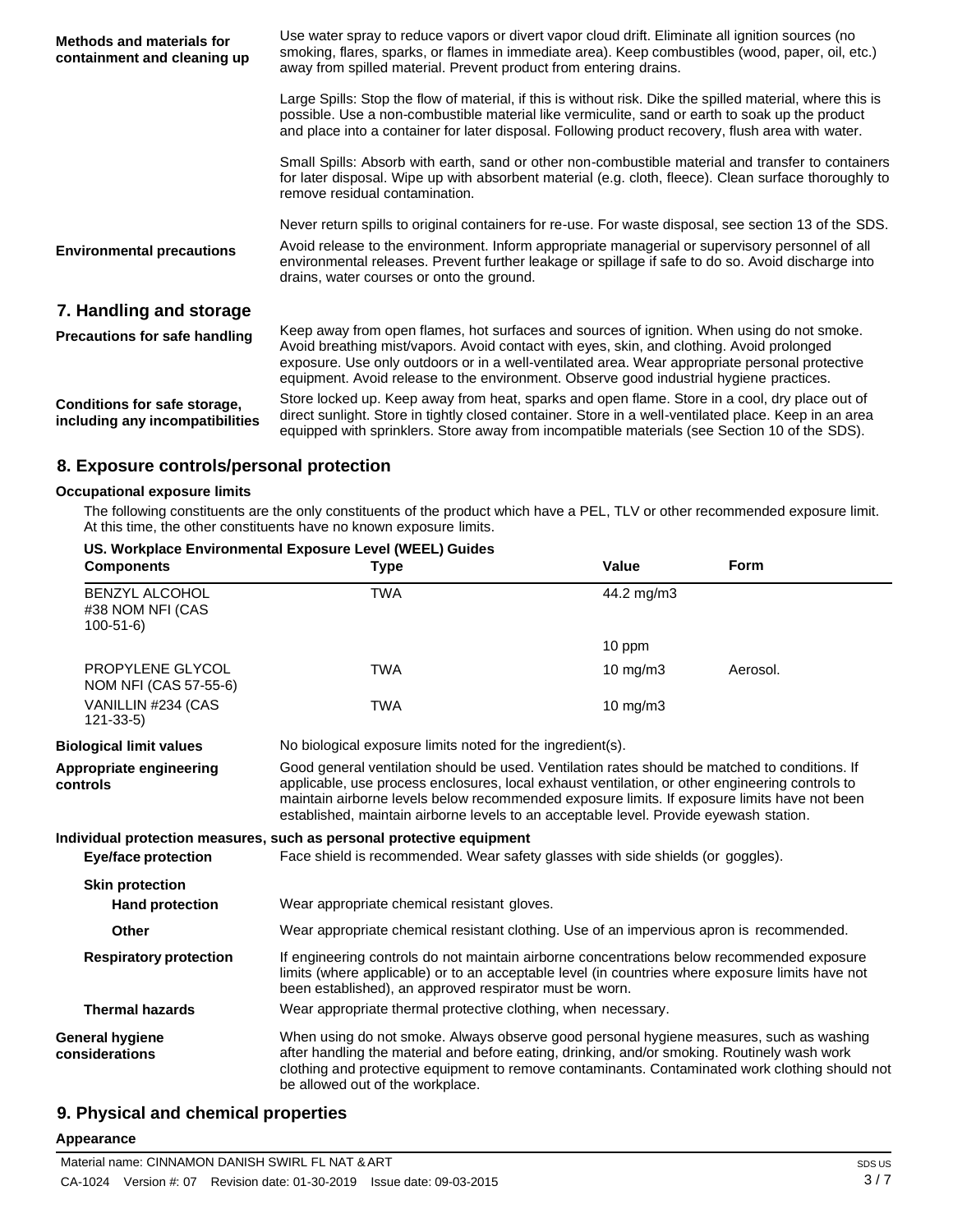| <b>Physical state</b>                             | Liquid.                                                                                       |  |  |
|---------------------------------------------------|-----------------------------------------------------------------------------------------------|--|--|
| <b>Form</b>                                       | Liquid.                                                                                       |  |  |
| Color                                             | Not available.                                                                                |  |  |
| Odor                                              | Not available.                                                                                |  |  |
| <b>Odor threshold</b>                             | Not available.                                                                                |  |  |
| рH                                                | Not available.                                                                                |  |  |
| Melting point/freezing point                      | -74.2 $\degree$ F (-59 $\degree$ C) estimated                                                 |  |  |
| Initial boiling point and boiling<br>range        | 370.76 °F (188.2 °C) estimated                                                                |  |  |
| <b>Flash point</b>                                | 196.3 °F (91.3 °C) Closed Cup<br>196.3 °F (91.3 °C) Closed Cup                                |  |  |
| <b>Evaporation rate</b>                           | Not available.                                                                                |  |  |
| Flammability (solid, gas)                         | Not applicable.                                                                               |  |  |
| Upper/lower flammability or explosive limits      |                                                                                               |  |  |
| <b>Flammability limit - lower</b><br>$(\%)$       | Not available.                                                                                |  |  |
| <b>Flammability limit - upper</b><br>$(\%)$       | Not available.                                                                                |  |  |
| Explosive limit - lower (%)                       | Not available.                                                                                |  |  |
| Explosive limit - upper (%)                       | Not available.                                                                                |  |  |
| Vapor pressure                                    | 0.16 hPa estimated                                                                            |  |  |
| Vapor density                                     | Not available.                                                                                |  |  |
| <b>Relative density</b>                           | Not available.                                                                                |  |  |
| Solubility(ies)                                   |                                                                                               |  |  |
| <b>Solubility (water)</b>                         | Not available.                                                                                |  |  |
| <b>Partition coefficient</b><br>(n-octanol/water) | Not available.                                                                                |  |  |
| <b>Auto-ignition temperature</b>                  | 700 °F (371.11 °C) estimated                                                                  |  |  |
| <b>Decomposition temperature</b>                  | Not available.                                                                                |  |  |
| <b>Viscosity</b>                                  | Not available.                                                                                |  |  |
| <b>Other information</b>                          |                                                                                               |  |  |
| <b>Explosive properties</b>                       | Not explosive.                                                                                |  |  |
| <b>Flammability class</b>                         | Combustible IIIA estimated                                                                    |  |  |
| <b>Oxidizing properties</b>                       | Not oxidizing.                                                                                |  |  |
| <b>Refractive index</b>                           | 1.439 - 1.469                                                                                 |  |  |
| <b>Specific gravity</b>                           | $1.04 - 1.07$<br>$1.04 - 1.07$                                                                |  |  |
| 10. Stability and reactivity                      |                                                                                               |  |  |
| <b>Reactivity</b>                                 | The product is stable and non-reactive under normal conditions of use, storage and transport. |  |  |
| <b>Chemical stability</b>                         | Material is stable under normal conditions.                                                   |  |  |
| <b>Possibility of hazardous</b><br>reactions      | No dangerous reaction known under conditions of normal use.                                   |  |  |

| <b>Conditions to avoid</b>                 | Keep away from heat, hot surfaces, sparks, open flames and other ignition sources. Avoid<br>temperatures exceeding the flash point. Contact with incompatible materials. |
|--------------------------------------------|--------------------------------------------------------------------------------------------------------------------------------------------------------------------------|
| Incompatible materials                     | Strong oxidizing agents.                                                                                                                                                 |
| <b>Hazardous decomposition</b><br>products | No hazardous decomposition products are known.                                                                                                                           |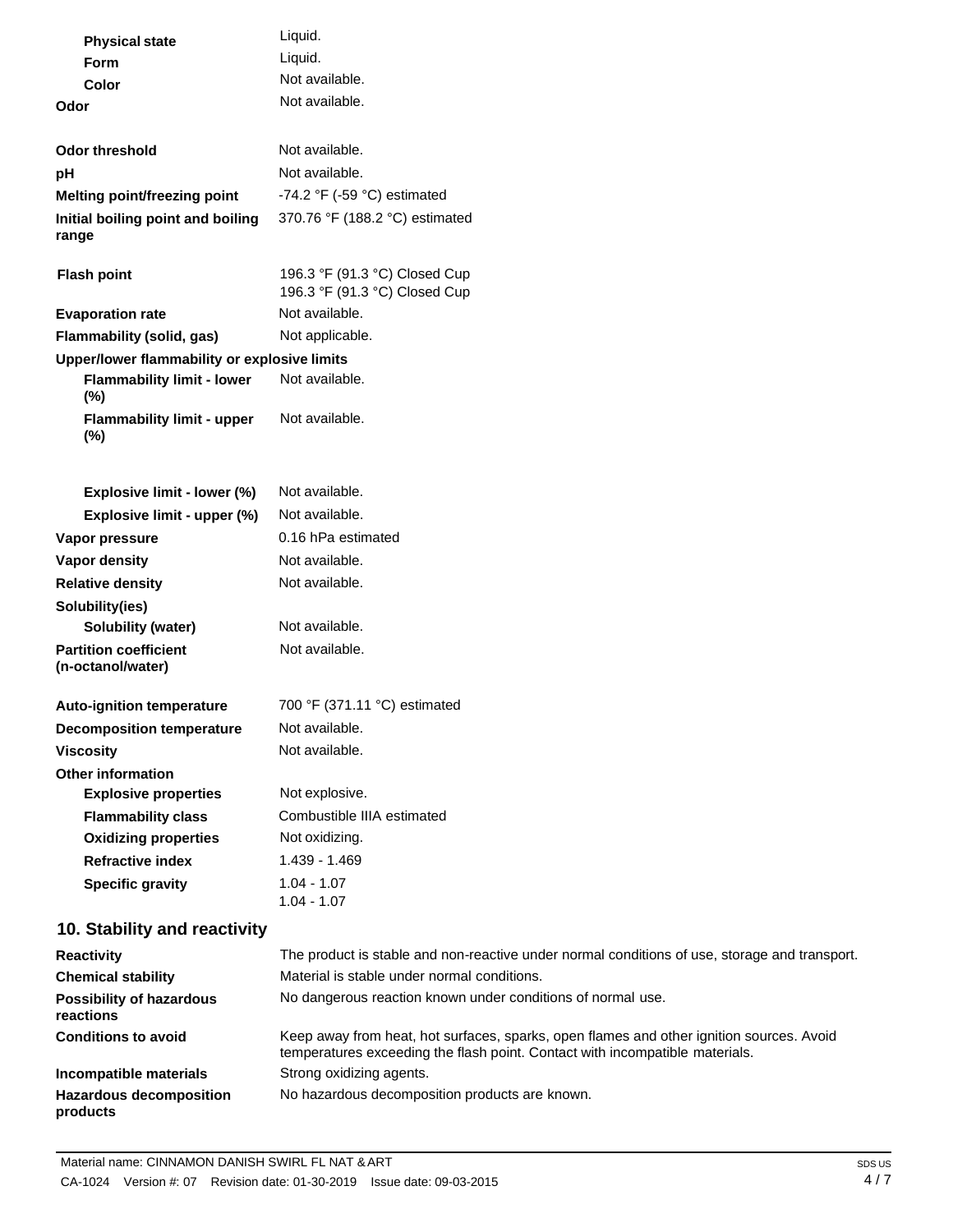## **11. Toxicological information**

### **Information on likely routes of exposure**

**Inhalation** May cause irritation to the respiratory system. Prolonged inhalation may be harmful. **Skin contact** May cause an allergic skin reaction.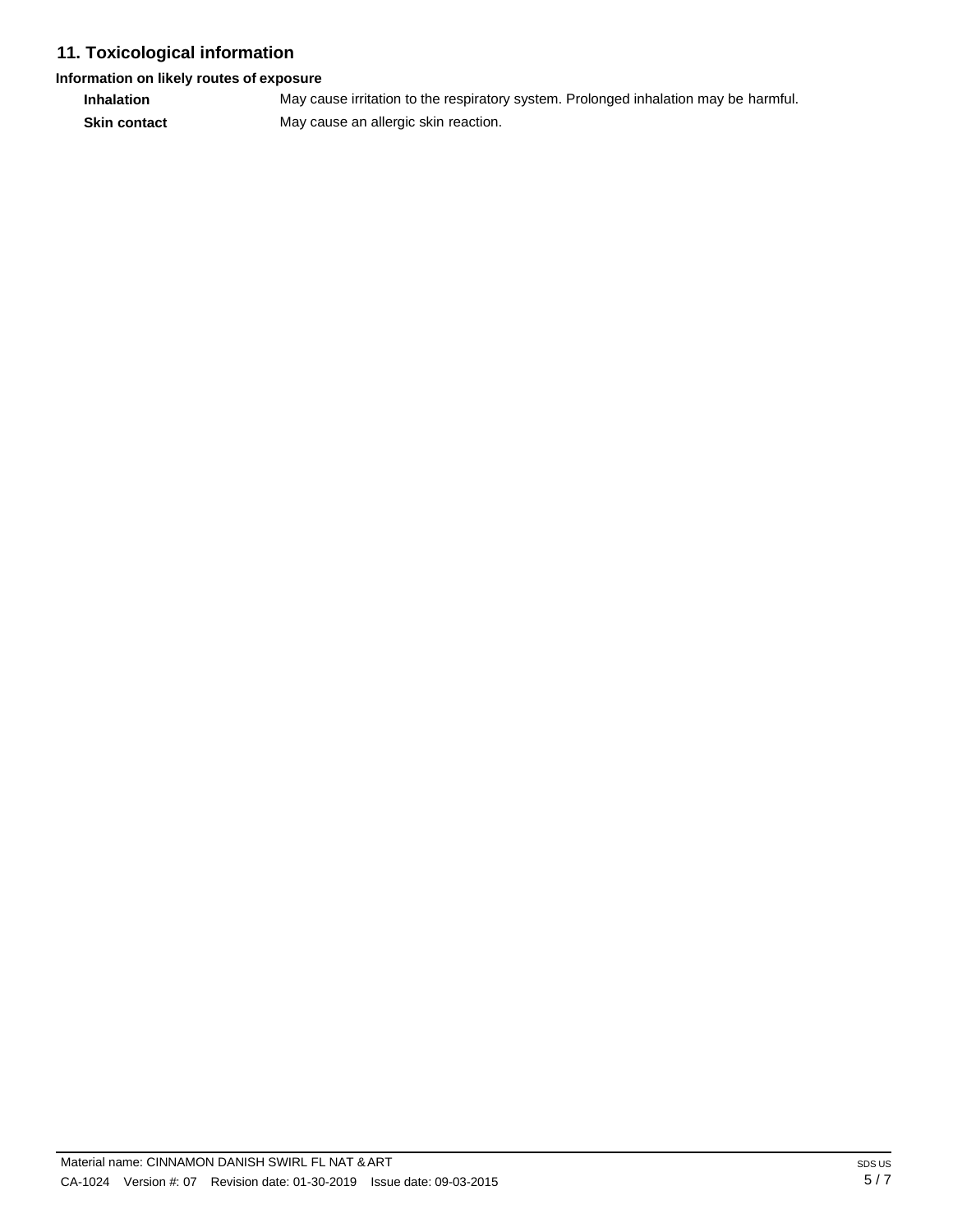| Eye contact                                                                        | Causes serious eye irritation.                                                                                                                                  |  |  |
|------------------------------------------------------------------------------------|-----------------------------------------------------------------------------------------------------------------------------------------------------------------|--|--|
| Ingestion                                                                          | Expected to be a low ingestion hazard.                                                                                                                          |  |  |
| Symptoms related to the<br>physical, chemical and<br>toxicological characteristics | Severe eye irritation. Symptoms may include stinging, tearing, redness, swelling, and blurred<br>vision. May cause an allergic skin reaction. Dermatitis. Rash. |  |  |

### **Information on toxicological effects**

| <b>Acute toxicity</b>                                 |     |                                                                                                                                                                                            |                                                                                                                     |  |
|-------------------------------------------------------|-----|--------------------------------------------------------------------------------------------------------------------------------------------------------------------------------------------|---------------------------------------------------------------------------------------------------------------------|--|
| <b>Components</b>                                     |     | <b>Species</b>                                                                                                                                                                             | <b>Test Results</b>                                                                                                 |  |
| BENZYL ALCOHOL                                        | #38 | NOM NFI (CAS 100-51-6)                                                                                                                                                                     |                                                                                                                     |  |
| <b>Acute</b>                                          |     |                                                                                                                                                                                            |                                                                                                                     |  |
| Oral                                                  |     |                                                                                                                                                                                            |                                                                                                                     |  |
| LD50                                                  |     | Rat                                                                                                                                                                                        | 1230 - 3100 mg/kg                                                                                                   |  |
| <b>Skin corrosion/irritation</b>                      |     |                                                                                                                                                                                            | Prolonged skin contact may cause temporary irritation.                                                              |  |
| Serious eye damage/eye<br>irritation                  |     | Causes serious eye irritation.                                                                                                                                                             |                                                                                                                     |  |
| <b>Respiratory or skin sensitization</b>              |     |                                                                                                                                                                                            |                                                                                                                     |  |
| <b>Respiratory sensitization</b>                      |     |                                                                                                                                                                                            | Not a respiratory sensitizer.                                                                                       |  |
| <b>Skin sensitization</b>                             |     | May cause an allergic skin reaction.                                                                                                                                                       |                                                                                                                     |  |
| Germ cell mutagenicity                                |     |                                                                                                                                                                                            | No data available to indicate product or any components present at greater than 0.1% are<br>mutagenic or genotoxic. |  |
| Carcinogenicity                                       |     |                                                                                                                                                                                            | Not classifiable as to carcinogenicity to humans.                                                                   |  |
|                                                       |     | <b>IARC Monographs. Overall Evaluation of Carcinogenicity</b>                                                                                                                              |                                                                                                                     |  |
| Not listed.                                           |     |                                                                                                                                                                                            |                                                                                                                     |  |
|                                                       |     | OSHA Specifically Regulated Substances (29 CFR 1910.1001-1052)                                                                                                                             |                                                                                                                     |  |
| Not regulated.                                        |     | US. National Toxicology Program (NTP) Report on Carcinogens                                                                                                                                |                                                                                                                     |  |
| Not listed.                                           |     |                                                                                                                                                                                            |                                                                                                                     |  |
| <b>Reproductive toxicity</b>                          |     | This product is not expected to cause reproductive or developmental effects.                                                                                                               |                                                                                                                     |  |
| Specific target organ toxicity -<br>single exposure   |     | Not classified.                                                                                                                                                                            |                                                                                                                     |  |
| Specific target organ toxicity -<br>repeated exposure |     | Not classified.                                                                                                                                                                            |                                                                                                                     |  |
| <b>Aspiration hazard</b>                              |     |                                                                                                                                                                                            | Not an aspiration hazard.                                                                                           |  |
| <b>Chronic effects</b>                                |     | Prolonged inhalation may be harmful.                                                                                                                                                       |                                                                                                                     |  |
| 12. Ecological information                            |     |                                                                                                                                                                                            |                                                                                                                     |  |
| <b>Ecotoxicity</b>                                    |     | Harmful to aquatic life                                                                                                                                                                    |                                                                                                                     |  |
| <b>Persistence and degradability</b>                  |     | No data is available on the degradability of any ingredients in the mixture.                                                                                                               |                                                                                                                     |  |
| <b>Bioaccumulative potential</b>                      |     |                                                                                                                                                                                            |                                                                                                                     |  |
|                                                       |     | Partition coefficient n-octanol / water (log Kow)                                                                                                                                          |                                                                                                                     |  |
| <b>BENZYL ALCOHOL</b>                                 |     | #38 NOM NFI                                                                                                                                                                                | 1.1                                                                                                                 |  |
| PROPYLENE GLYCOL                                      |     | NOM NFI                                                                                                                                                                                    | $-0.92$                                                                                                             |  |
| VANILLIN #234<br><b>Mobility in soil</b>              |     | No data available.                                                                                                                                                                         | 1.37                                                                                                                |  |
| Other adverse effects                                 |     |                                                                                                                                                                                            |                                                                                                                     |  |
|                                                       |     | No other adverse environmental effects (e.g. ozone depletion, photochemical ozone creation<br>potential, endocrine disruption, global warming potential) are expected from this component. |                                                                                                                     |  |

## **13. Disposal considerations**

**Disposal instructions**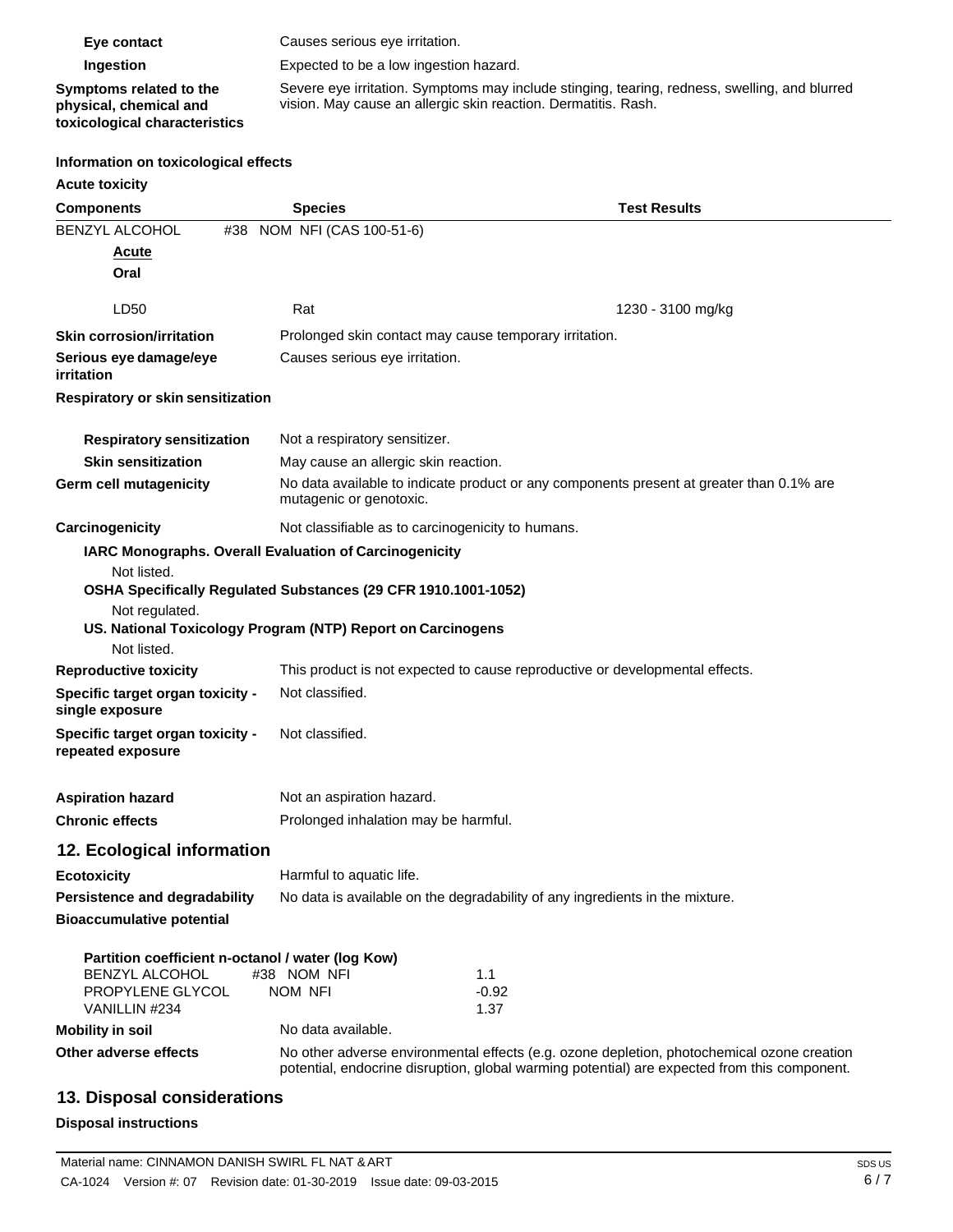### **Local disposal regulations Hazardous waste code**

Collect and reclaim or dispose in sealed containers at licensed waste disposal site. Do not allow this material to drain into sewers/water supplies. Do not contaminate ponds, waterways or ditches with chemical or used container. Dispose of contents/container in accordance with local/regional/national/international regulations.

Dispose in accordance with all applicable regulations.

The waste code should be assigned in discussion between the user, the producer and the waste disposal company.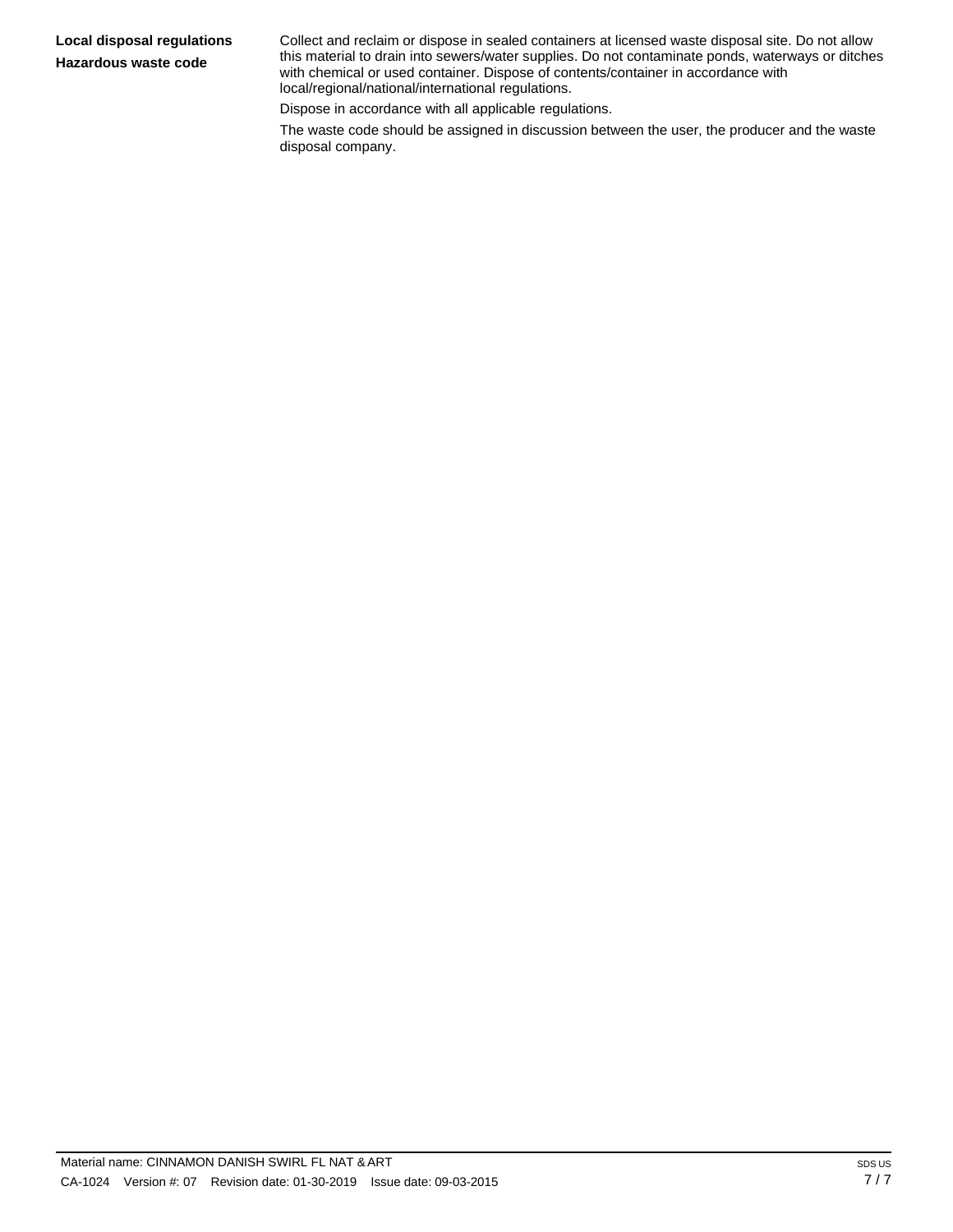| Waste from residues / unused<br>products                                                                     | Dispose of in accordance with local regulations. Empty containers or liners may retain some<br>product residues. This material and its container must be disposed of in a safe manner (see:<br>Disposal instructions). |                              |
|--------------------------------------------------------------------------------------------------------------|------------------------------------------------------------------------------------------------------------------------------------------------------------------------------------------------------------------------|------------------------------|
| <b>Contaminated packaging</b>                                                                                | Since emptied containers may retain product residue, follow label warnings even after container is<br>emptied. Empty containers should be taken to an approved waste handling site for recycling or<br>disposal.       |                              |
| <b>14. Transport information</b>                                                                             |                                                                                                                                                                                                                        |                              |
| <b>DOT</b>                                                                                                   |                                                                                                                                                                                                                        |                              |
| Not regulated as dangerous goods.<br><b>IATA</b><br>Not regulated as dangerous goods.                        |                                                                                                                                                                                                                        |                              |
| <b>IMDG</b>                                                                                                  |                                                                                                                                                                                                                        |                              |
| Not regulated as dangerous goods.                                                                            |                                                                                                                                                                                                                        |                              |
| Transport in bulk according to<br>Annex II of MARPOL 73/78 and<br>the IBC Code                               | Not established.                                                                                                                                                                                                       |                              |
| 15. Regulatory information                                                                                   |                                                                                                                                                                                                                        |                              |
| <b>US federal regulations</b>                                                                                | This product is a "Hazardous Chemical" as defined by the OSHA Hazard Communication<br>Standard, 29 CFR 1910.1200.                                                                                                      |                              |
| <b>Toxic Substances Control Act (TSCA)</b><br>Not regulated.                                                 | TSCA Section 12(b) Export Notification (40 CFR 707, Subpt. D)                                                                                                                                                          |                              |
| <b>CERCLA Hazardous Substance List (40 CFR 302.4)</b>                                                        |                                                                                                                                                                                                                        |                              |
| Not listed.<br><b>SARA 304 Emergency release notification</b>                                                |                                                                                                                                                                                                                        |                              |
| Not regulated.                                                                                               | OSHA Specifically Regulated Substances (29 CFR 1910.1001-1052)                                                                                                                                                         |                              |
| Not regulated.                                                                                               |                                                                                                                                                                                                                        |                              |
| Superfund Amendments and Reauthorization Act of 1986 (SARA)<br><b>SARA 302 Extremely hazardous substance</b> |                                                                                                                                                                                                                        |                              |
| Not listed.                                                                                                  |                                                                                                                                                                                                                        |                              |
| SARA 311/312 Hazardous<br>chemical                                                                           | No (Exempt)                                                                                                                                                                                                            |                              |
| <b>SARA 313 (TRI reporting)</b><br>Not regulated.                                                            |                                                                                                                                                                                                                        |                              |
| Other federal regulations                                                                                    |                                                                                                                                                                                                                        |                              |
|                                                                                                              | Clean Air Act (CAA) Section 112 Hazardous Air Pollutants (HAPs) List                                                                                                                                                   |                              |
| Not regulated.                                                                                               | Clean Air Act (CAA) Section 112(r) Accidental Release Prevention (40 CFR 68.130)                                                                                                                                       |                              |
| Not regulated.                                                                                               |                                                                                                                                                                                                                        |                              |
| <b>Safe Drinking Water Act</b><br>(SDWA)                                                                     | Not regulated.                                                                                                                                                                                                         |                              |
| <b>US state regulations</b>                                                                                  |                                                                                                                                                                                                                        |                              |
| <b>California Proposition 65</b>                                                                             |                                                                                                                                                                                                                        |                              |
| more information go to www.P65Warnings.ca.gov.                                                               | California Safe Drinking Water and Toxic Enforcement Act of 1986 (Proposition 65): This material<br>is not known to contain any chemicals currently listed as carcinogens or reproductive toxins. For                  |                              |
| <b>International Inventories</b>                                                                             |                                                                                                                                                                                                                        |                              |
| Country(s) or region<br>Australia                                                                            | <b>Inventory name</b><br>Australian Inventory of Chemical Substances (AICS)                                                                                                                                            | On inventory (yes/no)*<br>No |
| Canada                                                                                                       | Domestic Substances List (DSL)                                                                                                                                                                                         | No                           |
| Canada                                                                                                       | Non-Domestic Substances List (NDSL)                                                                                                                                                                                    | No                           |
| Material name: CINNAMON DANISH SWIRL FL NAT & ART                                                            |                                                                                                                                                                                                                        | SDS US                       |